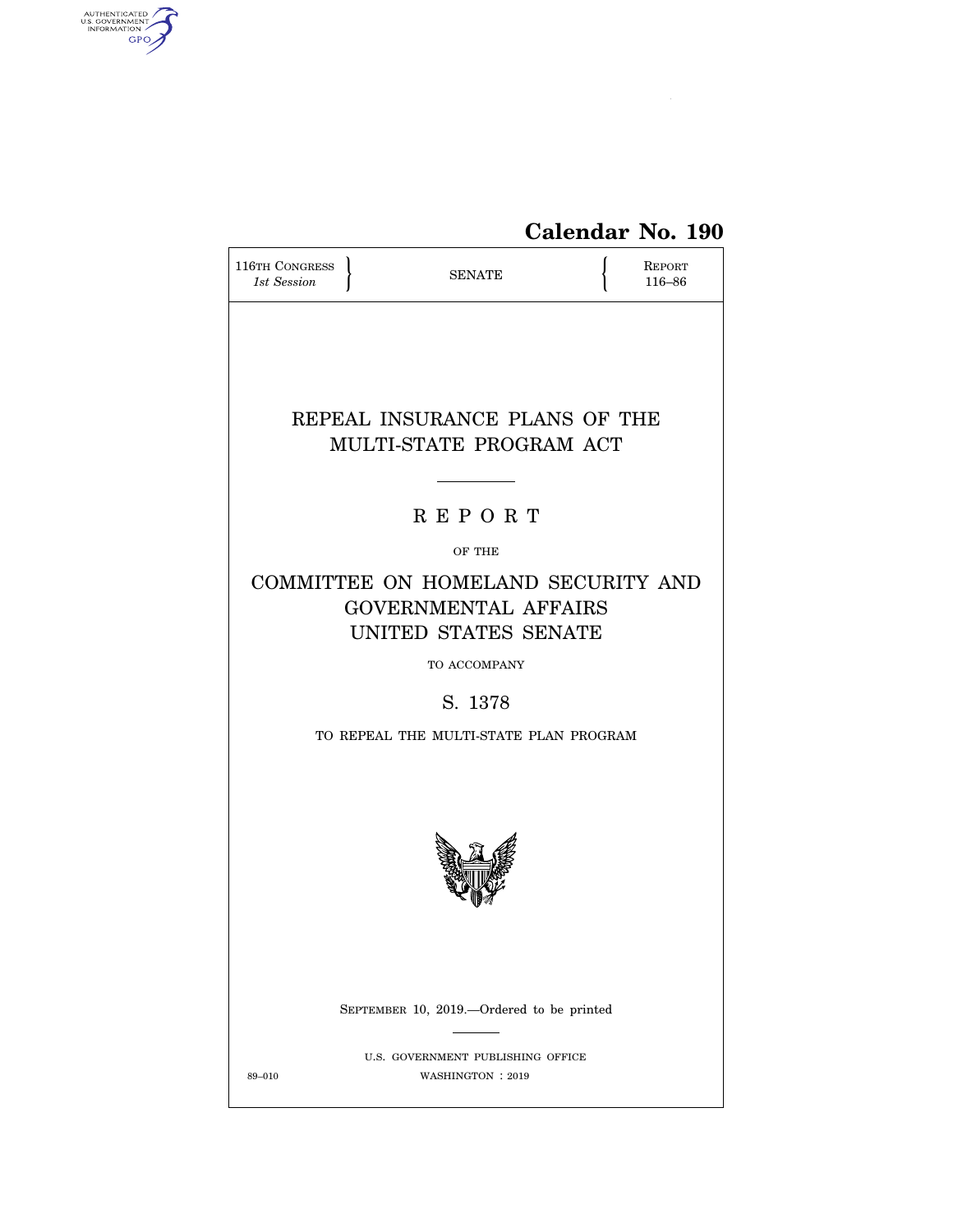#### COMMITTEE ON HOMELAND SECURITY AND GOVERNMENTAL AFFAIRS

RON JOHNSON, Wisconsin, *Chairman* 

ROB PORTMAN, Ohio RAND PAUL, Kentucky JAMES LANKFORD, Oklahoma MITT ROMNEY, Utah RICK SCOTT, Florida MICHAEL B. ENZI, Wyoming JOSH HAWLEY, Missouri

GARY C. PETERS, Michigan THOMAS R. CARPER, Delaware MAGGIE HASSAN, New Hampshire KAMALA D. HARRIS, California KYRSTEN SINEMA, Arizona JACKY ROSEN, Nevada

GABRIELLE D'ADAMO SINGER, *Staff Director*  JOSEPH C. FOLIO III, *Chief Counsel*  PATRICK J. BAILEY, *Chief Counsel for Governmental Affairs*  JOSHUA P. MCLEOD, *Professional Staff Member*  DAVID M. WEINBERG, *Minority Staff Director*  ZACHARY I. SCHRAM, *Minority Chief Counsel*  YELENA L. TSILKER, *Minority Professional Staff Member*  LAURA W. KILBRIDE, *Chief Clerk*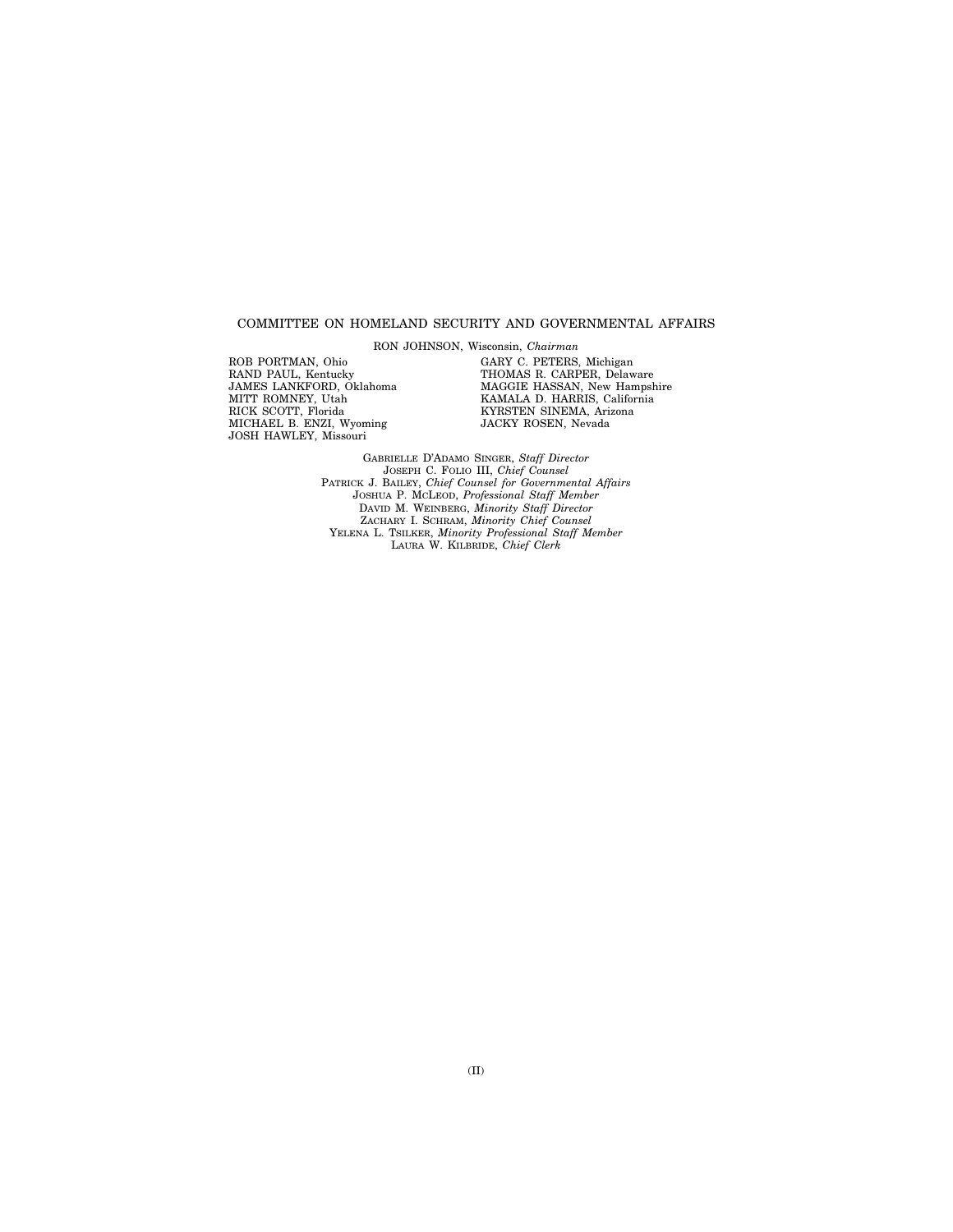# **Calendar No. 190**

 $P_{\alpha\alpha\alpha}$ 

116TH CONGRESS REPORT 116-86

# REPEAL INSURANCE PLANS OF THE MULTI-STATE PROGRAM ACT

SEPTEMBER 10, 2019.—Ordered to be printed

Mr. JOHNSON, from the Committee on Homeland Security and Governmental Affairs, submitted the following

# R E P O R T

#### [To accompany S. 1378]

#### [Including cost estimate of the Congressional Budget Office]

The Committee on Homeland Security and Governmental Affairs, to which was referred the bill (S. 1378) to repeal the multi-State plan program, having considered the same, reports favorably thereon with an amendment (in the nature of a substitute) and recommends that the bill, as amended, do pass.

#### **CONTENTS**

|  | 1 use |
|--|-------|
|  |       |
|  |       |
|  |       |
|  |       |
|  |       |
|  |       |
|  |       |

## I. PURPOSE AND SUMMARY

S. 1378, the Repeal Insurance Plans of the Multi-State Program Act, or the RIP MSP Act, repeals the Multi-State Plan (MSP) Program authorized under Section 1334 of the Patient Protection and Affordable Care Act (ACA). Section 1334 directs the U.S. Office of Personnel Management (OPM) to "contract with private health insurers in each State to offer high-quality, affordable health insurance options called Multi-State Plans."<sup>1</sup> The MSP Program is not

<sup>1</sup>Patient Protection and Affordable Care Act § 1334 (codified in 42 U.S.C. § 18054).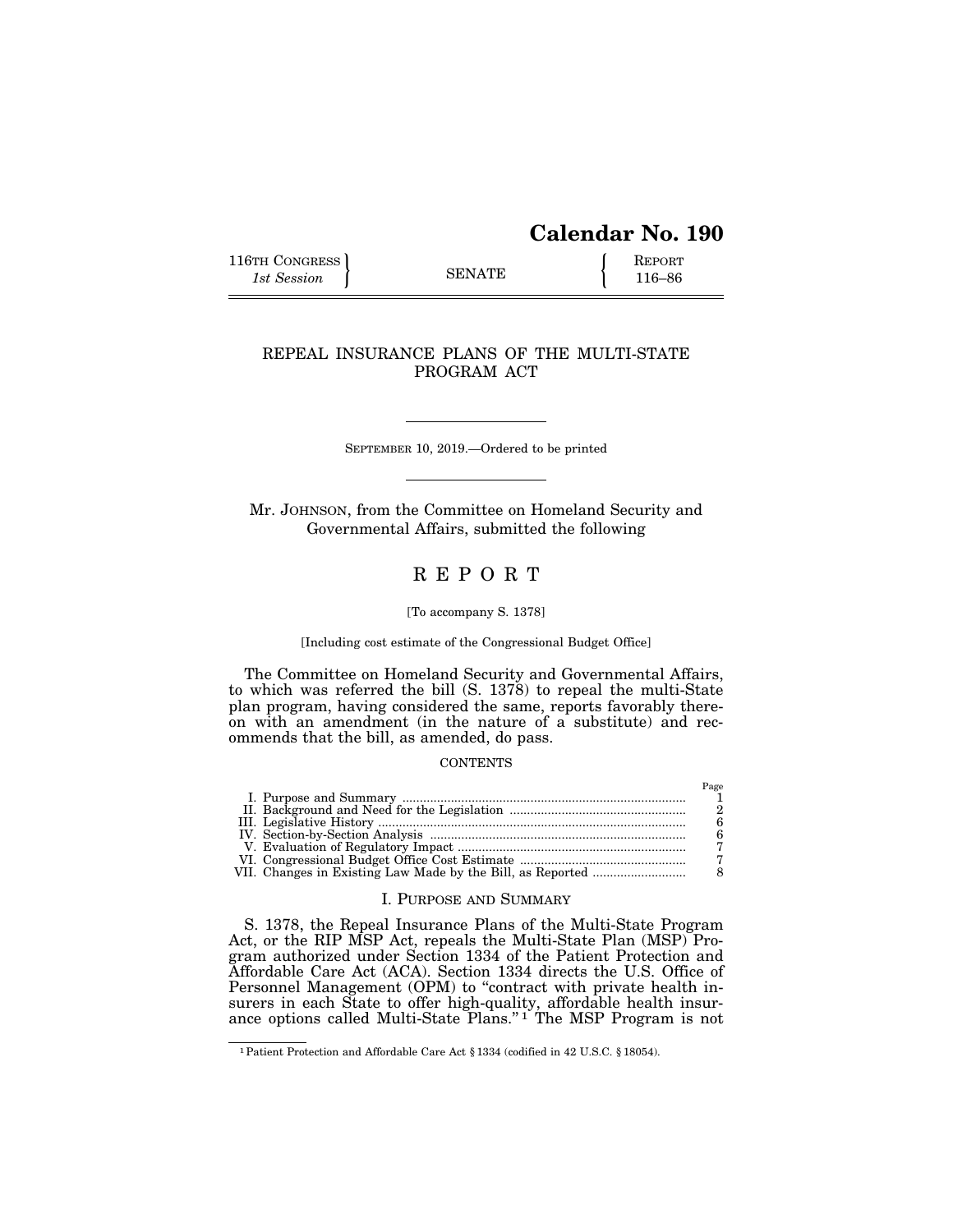meeting statutory requirements under the ACA and eliminating this program will allow OPM to focus on mission-critical programs.2

### II. BACKGROUND AND THE NEED FOR LEGISLATION

On March 23, 2010, President Barack Obama signed the ACA into law.3 Section 1334 of the ACA mandated a MSP Program to increase competition and provide greater insurance choices for consumers.4 To accomplish this task, the MSP authorized the Director of OPM to contract with health care plans to offer at least two multi-state plans on each state exchange for individual or group coverage by 2017, thereby competing against private plans offered through state exchanges.5

Section 1334 was inserted into the ACA by former Senate Majority Leader Harry Reid during floor consideration, after the legislation passed the Senate Finance Committee, as part of a Manager's Amendment.6 Due to its late addition, Congress held no hearings to evaluate the merits of creating the MSP program.7 Staff to former Senator Edward ("Ted") Kennedy explained the rushed origins of the program, stating, "It's happened so fast, in a brief window, that there was not a lot of time for robust conversation . . . . The conversation was like, 'this is a good idea, let's cook something up.' It was definitely not a thoughtful, nuanced conversation.'' 8

News that some members of Congress were nearing an agreement to create the MSP Program became public in December 2009 when Majority Leader Reid announced that a health reform working group of ten senators had arrived at a ''tentative consensus 'that includes a public option.'"<sup>9</sup> The working group Majority Leader Reid referenced explored several reform options before settling on the MSP Program. One proposal under discussion by the working group was a public option; however a public option in which the government acted directly as the issuer did not have enough support to pass through Congress.<sup>10</sup> As a result, Senator Chuck Schumer (D-N.Y.) worked with nine of his colleagues to come up with a backup plan to the public option.<sup>11</sup> One alternative under consideration by the working group was the MSP Program through which

<sup>2</sup>On June 18, 2018, the Committee approved S. 2221, the Repeal Insurance Plans of the Multi-State Program Act. That bill is substantially similar to S. 1378. Accordingly, this com-mittee report is in large part a reproduction of Chairman Johnson's committee report for S.

<sup>&</sup>lt;sup>3</sup> Patient Protection and Affordable Care Act, Pub. L. No. 111–148, 124 Stat. 119 (2010); see *also H.R. 3590—Patient Protection and Affordable Care Act*, Congress.gov, https://

www.congress.gov/bill/111th-congress/house-bill/3590/all-actions (last updated Mar. 23, 2010).<br><sup>4</sup> U.S. Off. of Pers. Mgmt., a new Day for Federal Service: An Overview of the Multi-State<br>Plan Program (2014), https://market *lic Option?*, Daily Signal (Jan. 15, 2015), http://dailysignal.com/2015/01/15/will-little-known-<br>obamacare-provision-lead-public-option.<br><sup>5</sup> Patient Protection and Affordable Care Act § 1334, *supra* note 1.

obamacare-provision-lead-public-option.<br>
<sup>5</sup> Patient Protection and Affordable Care Act § 1334, *supra* note 1.<br>
<sup>6</sup> Moffit, *supra* note 4; S. Amdt. 3276 to H.R. 3590 (Dec. 19, 2009).<br>
<sup>7</sup> See Robert Moffit, Dan Blair & L www.heritage.org/health-care-reform/report/the-office-personnel-management-power-player-

<sup>&</sup>lt;sup>8</sup> Sarah Kliff, *No, The Public Option is Not Back From the Dead*, Wash. Post: Wonkblog (Oct. 30, 2012), https://www.washingtonpost.com/news/wonk/wp/2012/10/30/no-the-public-option-has-

<sup>&</sup>lt;sup>9</sup>Timothy Noah, *Medicare Buy-in, RIP*, Slate: Public Option Wiki (Dec. 14, 2009), http:// www.slate.com/articles/news\_and\_politics/prescriptions/2009/12/public\_option\_wiki.html. 10Kliff, *supra* note 8. 11 *Id.*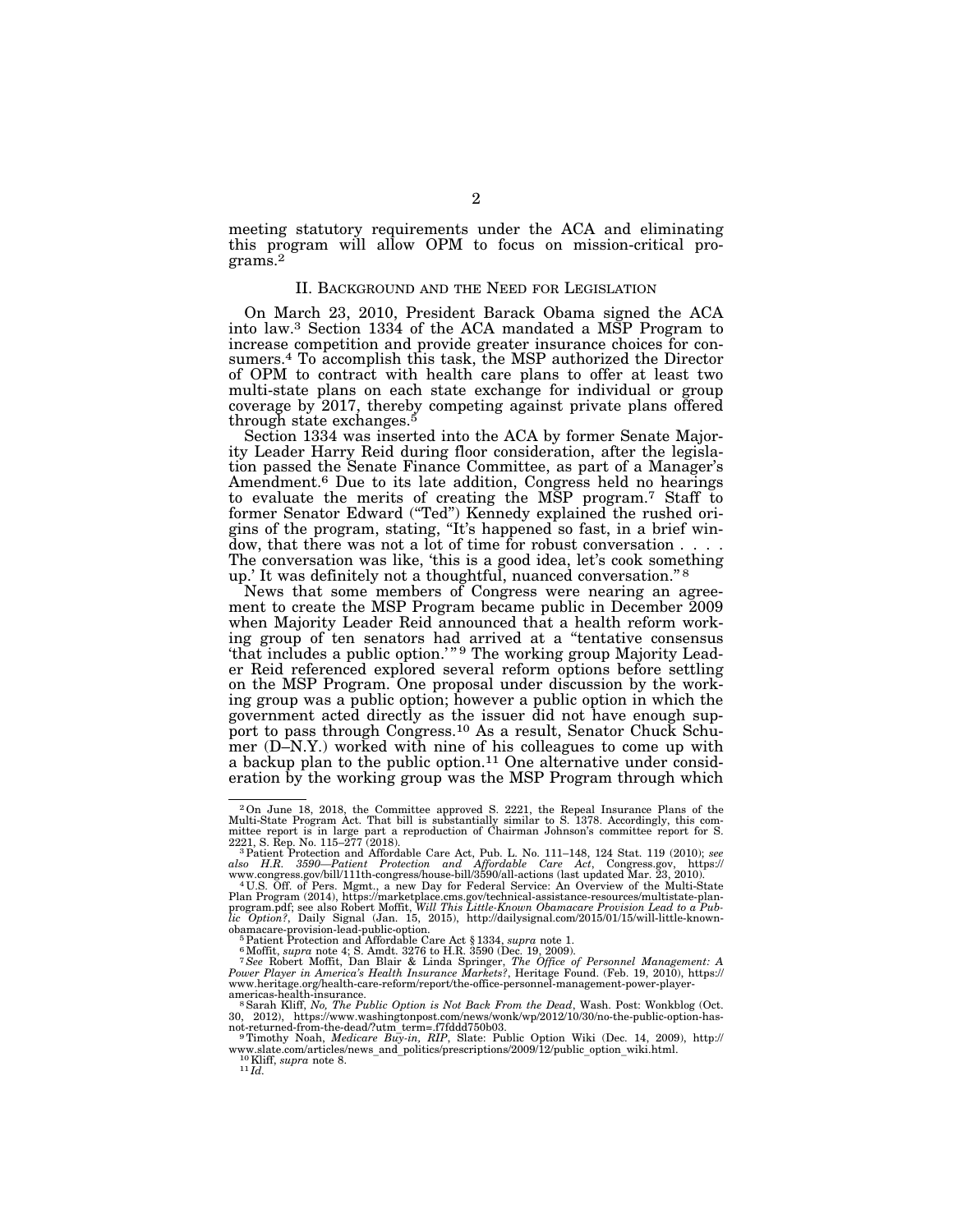OPM would work with private insurers to offer health insurance plans to compete with other plans available on state exchanges.12 Another alternative was allowing individuals over the age of 55 to enroll in Medicare.13 It was reported that key Senators withheld support for the second idea, leaving the MSP Program all that remained.14 With a public option in which the government played the role of insurer off the table, the MSP Program was added to the ACA as the public option backup plan, described by some as ''sort of a catch-all for a lot of different ideas."<sup>15</sup>

Additionally, the law requires OPM to contract with at least one non-profit provider, and to ensure that at least one MSP option does not provide abortion coverage.16

#### *The MSP program is failing to increase competition and choice*

In its sixth year since the program's implementation in 2014, the program is both failing to fulfill program intent and to meet statutory requirements. The MSP Program was created to increase both competition and choice in state health care exchanges.17 However, only one issuer association—the Blue Cross Blue Shield Association (BCBSA)—has ever participated in the MSP Program, despite a statutory requirement for OPM to contract with at least two MSP issuers in all 50 states and the District of Columbia by 2017.18 Further, BCBSA already had a significant market share in the states that participated in the MSP Program,19 and has approximately 70 percent of the market share in the one remaining state participating (Arkansas) in the MSP Program.20

The Obama administration told issuers to "assume that each national plan would have 750,000 people enrolled in the first year."<sup>21</sup> However, approximately 350,000 individuals enrolled in a MSP option in  $2014.22$  For plan year 2015, MSP coverage expanded to  $36$ states and 437,000 individuals.23 For plan year 2016, MSP coverage dipped to approximately 375,000 individuals in 33 states, and in 2017 the MSP enrollment fell to 290,000 individuals in 22

 $^{12}Id$ .; Senators seek to put OPM in charge of health care public option, Government Executive (Dec. 5, 2009) www.govexec.com/federal-news/2009/12/senators-seek-to-put-opm-in-charge-of-healthcare-public-option/30472/; se

running-national-health-plan/30473/.<br>
<sup>13</sup>*Id.*<br>
<sup>14</sup>*Id.*<br>
<sup>15</sup> Rachana Pradhan & Paul Demko, *Another Piece of Obamacare Falls Short*, Politico (Sept.<br>
7, 2016), http://www.politico.com/story/2016/09/obamacare-falls-shor

<sup>7, 2016),</sup> http://www.politico.com/story/2016/09/obamacare-falls-short-227854.<br><sup>16</sup> Patient Protection and Affordable Care Act § 1334, *supra* note 1.<br><sup>17</sup> S. Rep. No. 111–89 (2009); *see also* Sabrina Corlette, *The Multi-*

veiled/.<br><sup>18</sup> Patient Protection and Affordable Care Act § 1334, *supra* note 1; *see also* U.S. Off. of Pers.<br>Mgmt., *supra* note 4; U.S. Off. of Pers. Mgmt., *Multi-State Plan Program and the Health Insur-*<br>*ance Marketp* 

consumer??page=1#url=FAQs (last visited Apr. 4, 2018).<br><sup>120</sup>Corlette, *supra* note 17.<br><sup>20</sup>Christine Monahan, *Oh Where, Oh Where Are The Multi-State Plans?*, Geo. U. Ctr. On Health Ins. Reforms Blog (June 6, 2013), http:

www.nytimes.com/2012/10/28/health/us-to-sponsor-health-insurance-plans-nationwide.html. 22Document productions from U.S. Off. of Pers. Mgmt. provided to S. Comm. on Homeland

Sec. & Governmental Aff. (Oct. 6, 2017 and Feb. 13, 2018) (on file with S. Comm. on Homeland<br>Sec. & Governmental Aff.).<br><sup>23</sup>*Id.*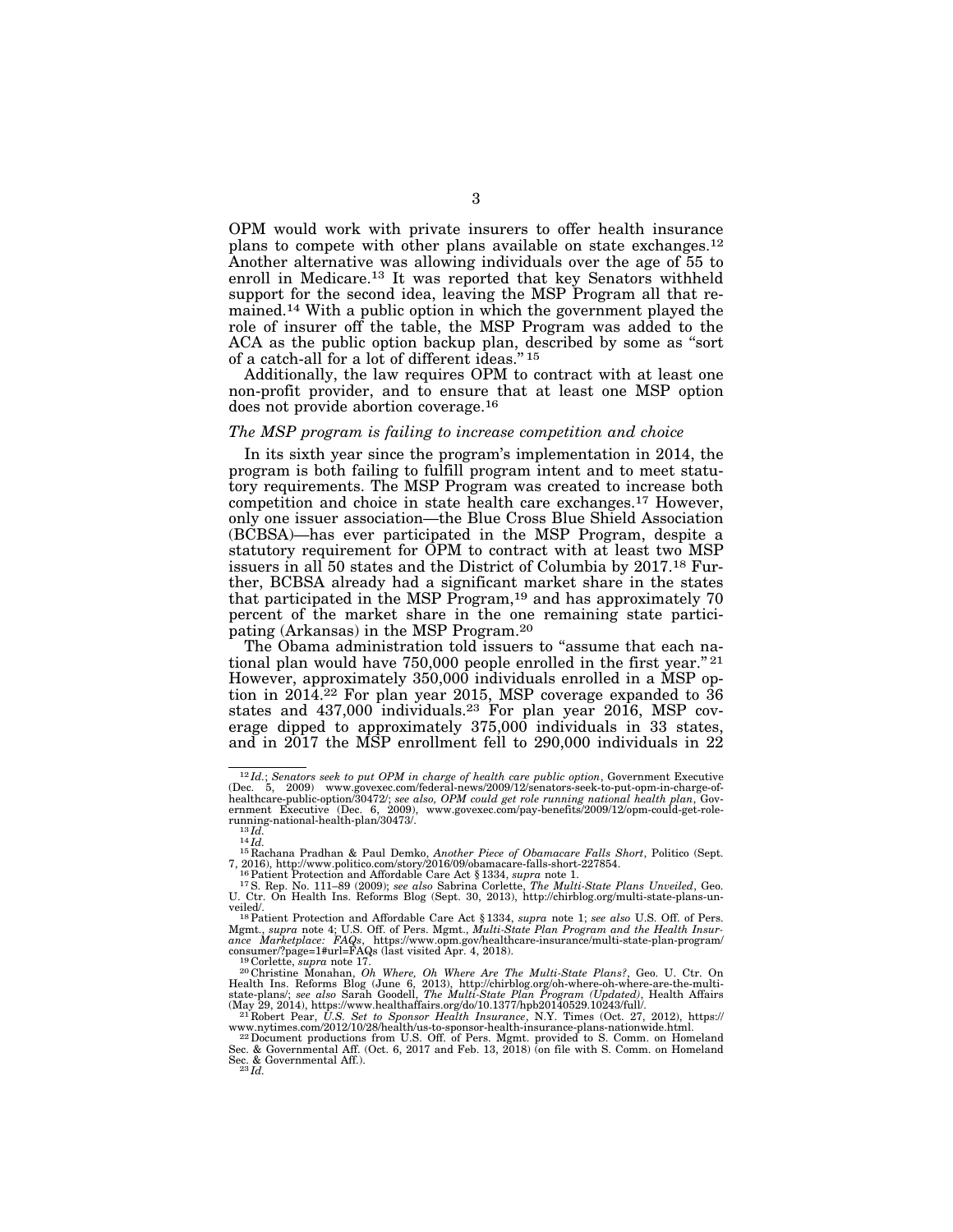states.24 By 2018, only one state—Arkansas—was participating in the MSP Program, and fewer than 48,000 individuals in Arkansas are likely to enroll in MSP plans in 2019.25 With only one state participating, the program has a state participation success rate of 1.9 percent.

Shortly prior to passage of the ACA, the Congressional Budget Office (CBO) questioned the utility of the MSP Program and whether issuers would participate.<sup>26</sup> In a 2009 letter to Majority Leader Reid, CBO wrote:

[w]hether insurers would be interested in offering [MSP] plans is unclear, and establishing a nationwide plan comprising only nonprofit insurers might be particularly difficult. Even if such plans were arranged, the insurers offering them would probably have participated in the insurance exchanges anyway, so the inclusion of this provision did not have a significant effect on the estimates of federal costs or enrollment in the exchanges.27

At the time, CBO also estimated that the creation of MSP was ''unlikely to have much effect on average insurance premiums because the existence of that public plan would not substantially change the average premiums that would be paid in the exchanges."<sup>28</sup> In evaluating the merits of S. 1378, CBO found that MSPs are not the lowest-cost or second-lowest cost silver plans in any rating areas where they are offered.29 Because of this, eliminating MSPs would not affect Federal subsidies for health insurance purchased through the marketplaces, nor would it affect the Federal budget.30

On April 29, 2019, OPM notified members of Congress that the Department would suspend MSP Program operations, beginning with the 2020 plan year.<sup>31</sup> In letters to Committee Chairman Ron Johnson and Ranking Member Gary Peters, Acting Director Margaret Weichert noted that despite OPM's efforts to encourage issuer participation in the MSP Program, beginning in 2016, issuer interest declined considerably.32 Due to OPM's inability to achieve the statutory goals and objectives of the Program, OPM determined "the prudent course of action is to suspend MSP Program operations.'' 33

#### *Obamacare's MSP Program detracts OPM from mission-critical programs that serve the Federal workforce*

OPM, the agency tasked under law with the administration of the MSP Program, supports passage of S. 1378, noting that "[r]epealing this statutory requirement would allow OPM to further

<sup>24</sup> *Id.* <sup>25</sup> E-mail from U.S. Off. of Pers. Mgmt. staff to S. Comm. on Homeland Sec. & Governmental

Aff. staff (on file with S. Comm. on Homeland Sec. & Governmental Aff.).<br><sup>28</sup>Letter from Douglas W. Elmendorf, Dir., Cong. Budget Off., to Harry Reid, Majority Leader,<br>U.S. Senate (Dec. 19, 2009), http://www

doc10868/12-19-reid\_letter\_managers\_correction\_noted.pdf.<br>
<sup>27</sup>*Id.*<br>
<sup>28</sup>*Id.*<br>
<sup>28</sup> *Id.*<br>
<sup>29</sup> Cong. Budget Off., Congressional Budget Office Cost Estimate: S. 1378 Repeal Insurance<br>
Plans of the Multi-State Program Act

Plans of the Multi-State Program Act (2019), https://www.cbo.gov/publication/55294. 30 *Id.* 31Letter from Margaret Weichert to Sen. Ron Johnson (Apr. 29, 2019). 32 *Id.* <sup>33</sup> *Id.*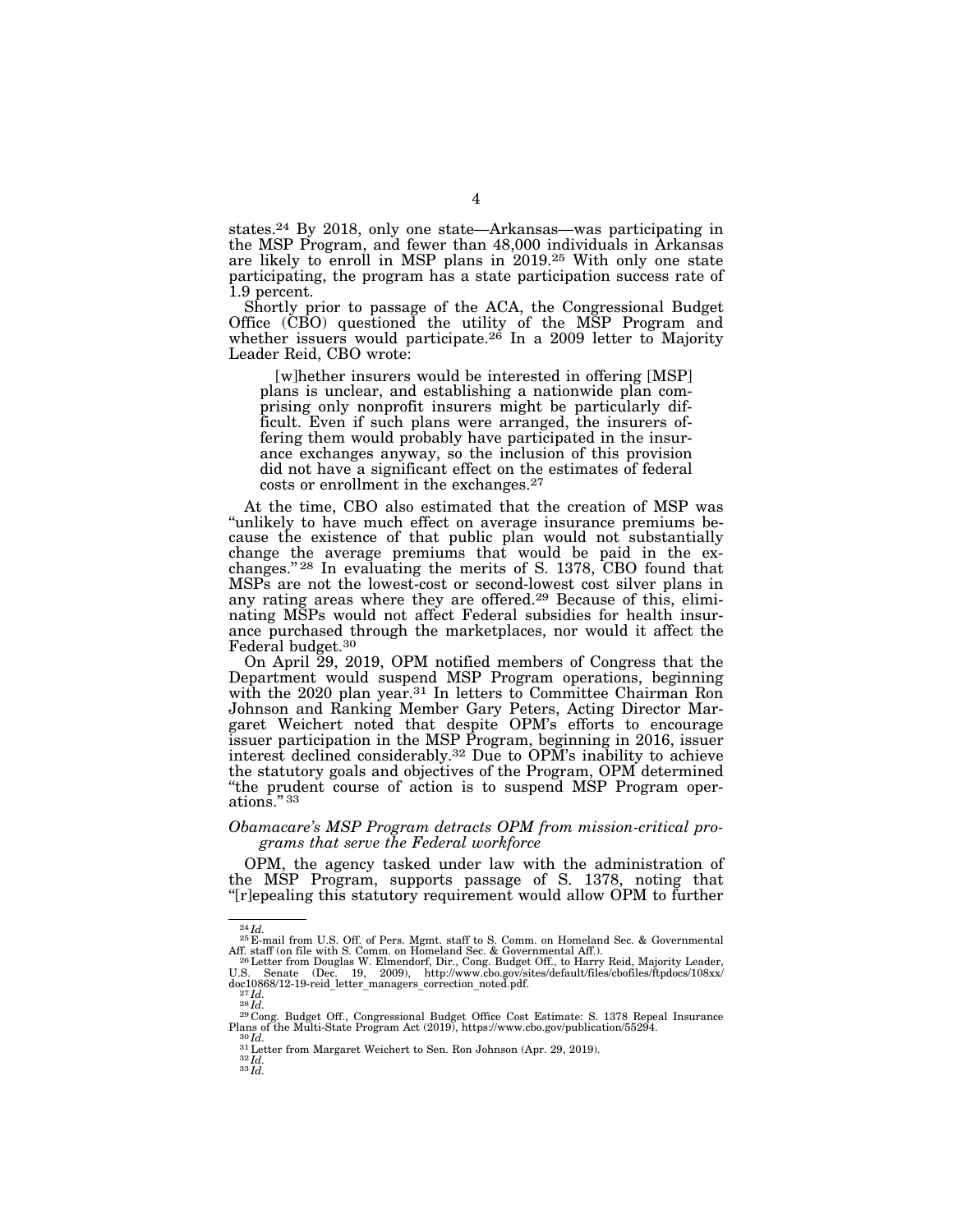strengthen its capacity to meet the important needs of our benefit programs serving the 2.7 million employees of the Federal workforce and over 2 million Federal workforce retirees." 34

Since 1978, OPM's core mission has been to serve the Federal workforce.35 The creation of the MSP Program diverted OPM's focus from this mission for the first time by requiring OPM to begin providing non-Federal services to the American public.<sup>36</sup> From fiscal year (FY) 2011 to FY 2019, OPM spent approximately \$60 million in "salaries and expenses" to administer the MSP Program.37 This funding supported 42 full-time equivalents in FY2017 alone.38

Prior to FY2019, additional resources were requested for the MSP Program in the annual Congressional Budget Justification instead of being requested for mission-critical programs that serve the Federal workforce and its retirees. Diverting OPM resources away from its core mission is significant given the agency is currently struggling to provide acceptable levels of service to Federal employees.39 For instance, in fiscal year 2017, OPM requested \$3.35 million less money to support processing of its substantial backlog of Federal retirement claims.<sup>40</sup> At the same time, OPM expended \$10.3 million for MSP Program salaries and expenses alone.41 In its FY2019 Congressional Budget Justification, OPM recognized the lack of interest and participation in the MSP Program and proposed reallocating funding to the increasing needs of other mission critical programs.42

S. 1378 will allow OPM the ability to focus on mission critical programs that benefit members of the Federal workforce, tribes and tribal organizations, and retirees.

Lastly, the volume of staffing devoted to the program has been disproportionate to the volume of people served. In 2018, 42 employees served no more than 55,000 participants in Arkansas.<sup>43</sup> The Federal Employee Health Benefits Program (FEHBP), by comparison, had 117 full-time employees but served 8.2 million people.44 Therefore, throughout most of the program's existence, OPM

Mgmt. Statistical Abstracts: Fiscal Year 2016 (2017).<br><sup>40</sup> U.S. Off. of Pers. Mgmt., *supr*a note 36.<br><sup>41</sup> Document production from U.S. Off. of Pers. Mgmt. provided to S. Comm. on Homeland Sec.

& Governmental Aff., *supra* note 37.<br><sup>421</sup>U.S. Office of Pers. Mgmt., Congressional Budget Justification and Annual Performance<br>Plan 85 (2019), https://www.opm.gov/about-us/budget-performance/budgets/congressional-budget-

<sup>34</sup>Letter from OPM Director Pon to Chairman Ron Johnson and Ranking Member McCaskill, S. Comm. on Homeland Sec. & Governmental Aff. (June 15, 2018) (on file with S. Comm. on

Homeland Sec. & Governmental Aff.).<br>
35*Our Mission, Role & History*, U.S. Off. of Pers. Mgmt., https://www.opm.gov/about-us/our-<br>
mission-role-history/ (last visited Apr. 4, 2018).

<sup>&</sup>lt;sup>36</sup>U.S. Off. of Pers. Mgmt., Congressional Budget Justification: Fiscal Year 2018 2 (2017), https://www.opm.gov/about-us/budget-performance/budgets/congressional-budget-justification-

fy2018.pdf.<br><sup>37</sup>Document production from U.S. Off. of Pers. Mgmt. provided to S. Comm. on Homeland Sec.<br>& Governmental Aff. (Oct. 6, 2017) (on file with S. Comm. on Homeland Sec. & Governmental

Aff.). 38 *Id.* 39For example, as of June 30, 2019, OPM had an inventory of 18,501 in unprocessed retire-ment claims. *See* Michael O' Connell, *OPM Cuts Retirement Backlog to its Lowest Level in More Than a Year*, Fed. News Radio (Jan. 5, 2018), https://federalnewsradio.com/retirement/2018/01/ opm-cuts-retirement-backlog-to-its-lowest-level-in-more-than-a-year/; *see also* U.S. Off. of Pers.

justification-fy2019.pdf.<br>- <sup>44</sup> Scoodell, *supra* note 20.<br>Beek Kirstin B. Blom & Ada S. Cornell, Cong. Res. Serv., R43922, Federal Employees Health<br>Benefits (FEHB) Program: An Overview (2016), https://fas.org/sgp/crs/mis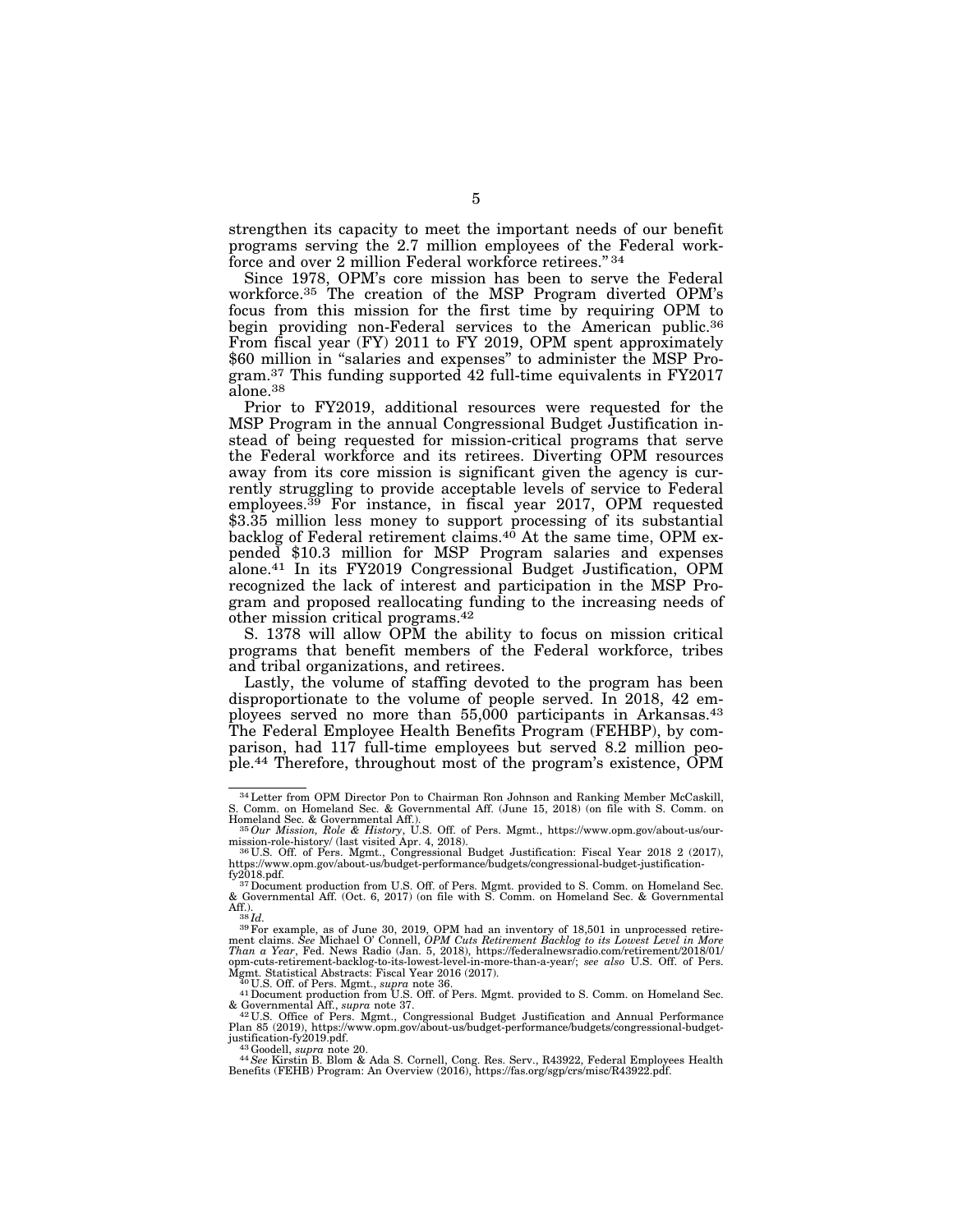has dedicated only 3.3 employees per 100,000 FEHBP enrollees while dedicating  $14$  employees per  $100,000$  MSP enrollees.

In addition to the MSP Program detracting from OPM's missioncritical programs, the program continues to be a concern for the OPM Office of Inspector General (OIG). In December 2016, the OIG issued a Management Alert for the program due to a lack of participation on the part of states and providers, and confusion about the name incorrectly signaling coverage would cross state boundaries when MSP coverage does not.45 In FYs 2016 and 2017, the OIG also included the program in its list of top management challenges facing the agency.<sup>46</sup> S. 1378 will repeal the MSP Program and allow OPM to focus exclusively on mission-critical programs.

#### III. LEGISLATIVE HISTORY

S. 1378, the RIP MSP Act, was introduced on May 8, 2019, by Chairman Ron Johnson along with Senators John Barrasso, Mike Braun, Roger Wicker, Mike Lee, Lamar Alexander, Michael Enzi, Kevin Cramer, and Rand Paul. The bill was referred to the Committee on Homeland Security and Governmental Affairs.

The Committee considered S. 1378 at a May 15, 2019 business meeting. A substitute amendment offered by Chairman Johnson removed a rescission of unused funds provision, and a related Sense of Congress, to ensure Federal funds remain in OPM's control for authorized functions. The substitute amendment was adopted by unanimous consent.

The Committee ordered S. 1378, as amended, reported favorably, by a roll call vote of 8 ''yeas'' to 4 ''nays.'' Senators voting in the affirmative were Johnson, Portman, Paul, Lankford, Romney, Scott, Hawley, and Sinema. Senators voting in the negative were Peters, Carper, Hassan, and Rosen. For the record only, Senator Enzi voted ''yea'' by proxy and Senator Harris voted ''nay'' by proxy.

#### IV. SECTION-BY-SECTION ANALYSIS OF THE BILL, AS REPORTED

#### *Section 1. Short title*

This section establishes the short title of the bill as the ''Repeal Insurance Plans of the Multi-State Program Act'' or the ''RIP MSP Act.''

#### *Section 2. Repeal of Multi-State Plan Program*

This section repeals section 1334, the MSP Program, of the Patient Protection and Affordable Care Act (Public Law 111–148), effective January 1, 2020. It requires the termination of external review by the OPM Director, and no later than 60 days after the date of enactment of the legislation, the OPM Director to brief the Committee on Homeland Security and Governmental Affairs and the Committee on Health, Education, Labor, and Pensions of the Sen-

 $^{45}$ Memorandum from Norbert E. Vint, Deputy Inspector Gen., U.S. Off. of Pers. Mgmt. Off. of mepector Gen., to Beth F. Cobert, Acting Dir., U.S. Off. of Pers. Mgmt. (Dec. 8, 2016), https://<br>www.opm.gov/our-inspector-gen

Gen., U.S. Off. of Pers. Mgmt. Off. of Inspector Gen. to Beth F. Cobert, Acting Dir., U.S. Off. of Pers. Mgmt. (Oct. 12, 2016), https://www.opm.gov/our-inspector-general/special-reports-and-reviews/fy2016-management-challenges.pdf.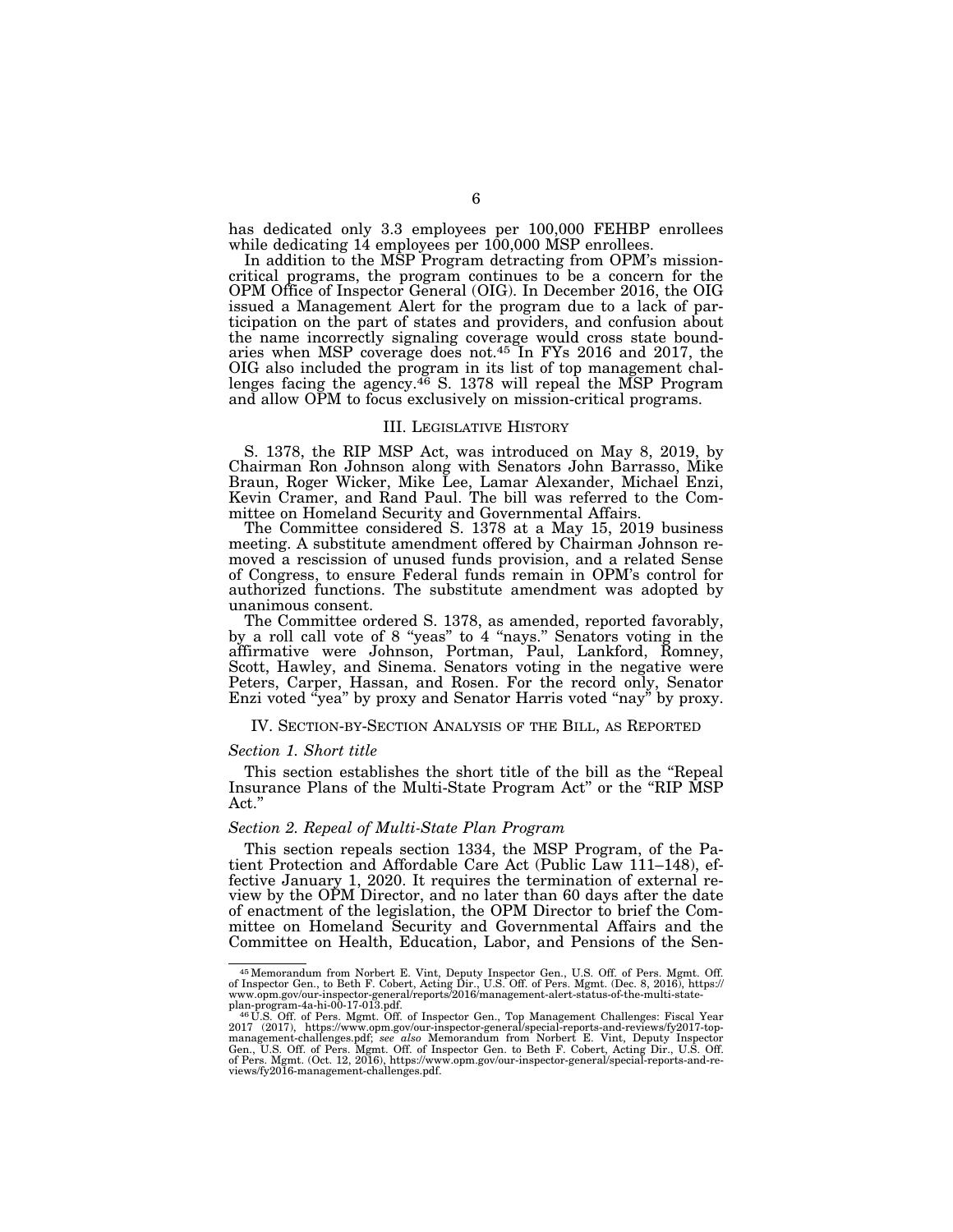ate and the Committee on Oversight and Reform and the Committee on Energy and Commerce of the House of Representatives. The briefing must include information concerning how OPM and MSP issuers are notifying current enrollees that there will no longer be MSP options available; a description of how the OPM Director will work with the Secretary of Health and Human Services to ensure no MSP plans are made available; and a timeline detailing how OPM will close the information technology portal that MSP issuers utilize.

# V. EVALUATION OF REGULATORY IMPACT

Pursuant to the requirements of paragraph 11(b) of rule XXVI of the Standing Rules of the Senate, the Committee has considered the regulatory impact of this bill and determined that the bill will have no regulatory impact within the meaning of the rules. The Committee agrees with the Congressional Budget Office's statement that the bill contains no intergovernmental or private-sector mandates as defined in the Unfunded Mandates Reform Act and would impose no costs on state, local, or tribal governments.

#### VI. CONGRESSIONAL BUDGET OFFICE COST ESTIMATE

U.S. CONGRESS, CONGRESSIONAL BUDGET OFFICE, *Washington, DC, May 23, 2019.* 

Hon. RON JOHNSON,

*Chairman, Committee on Homeland Security and Governmental Affairs, U.S. Senate, Washington, DC.* 

DEAR MR. CHAIRMAN: The Congressional Budget Office has prepared the enclosed cost estimate for S. 1378, the Repeal Insurance Plans of the Multi-State Program Act.

If you wish further details on this estimate, we will be pleased to provide them. The CBO staff contact is Kevin McNellis.

Sincerely,

KEITH HALL, *Director.* 

#### Enclosure.

| on May 15, 2019                                               |      | S. 1378, Repeal Insurance Plans of the Multi-State Program Act<br>As ordered reported by the Senate Committee on Homeland Security and Governmental Affairs |           |
|---------------------------------------------------------------|------|-------------------------------------------------------------------------------------------------------------------------------------------------------------|-----------|
| By Fiscal Year, Millions of Dollars                           | 2019 | 2019-2024                                                                                                                                                   | 2019-2029 |
| Direct Spending (Outlays)                                     |      |                                                                                                                                                             |           |
| Revenues                                                      | o    |                                                                                                                                                             |           |
| Deficit Effect                                                |      |                                                                                                                                                             |           |
| <b>Spending Subject to</b><br><b>Appropriation (Outlays)</b>  |      |                                                                                                                                                             |           |
| Pay-as-you-go procedures apply?                               | No.  | <b>Mandate Effects</b>                                                                                                                                      |           |
| Increases on-budget deficits in any                           |      | Contains intergovernmental mandate?                                                                                                                         | No.       |
| of the four consecutive 10-year<br>periods beginning in 2030? | No   | Contains private-sector mandate?                                                                                                                            | No        |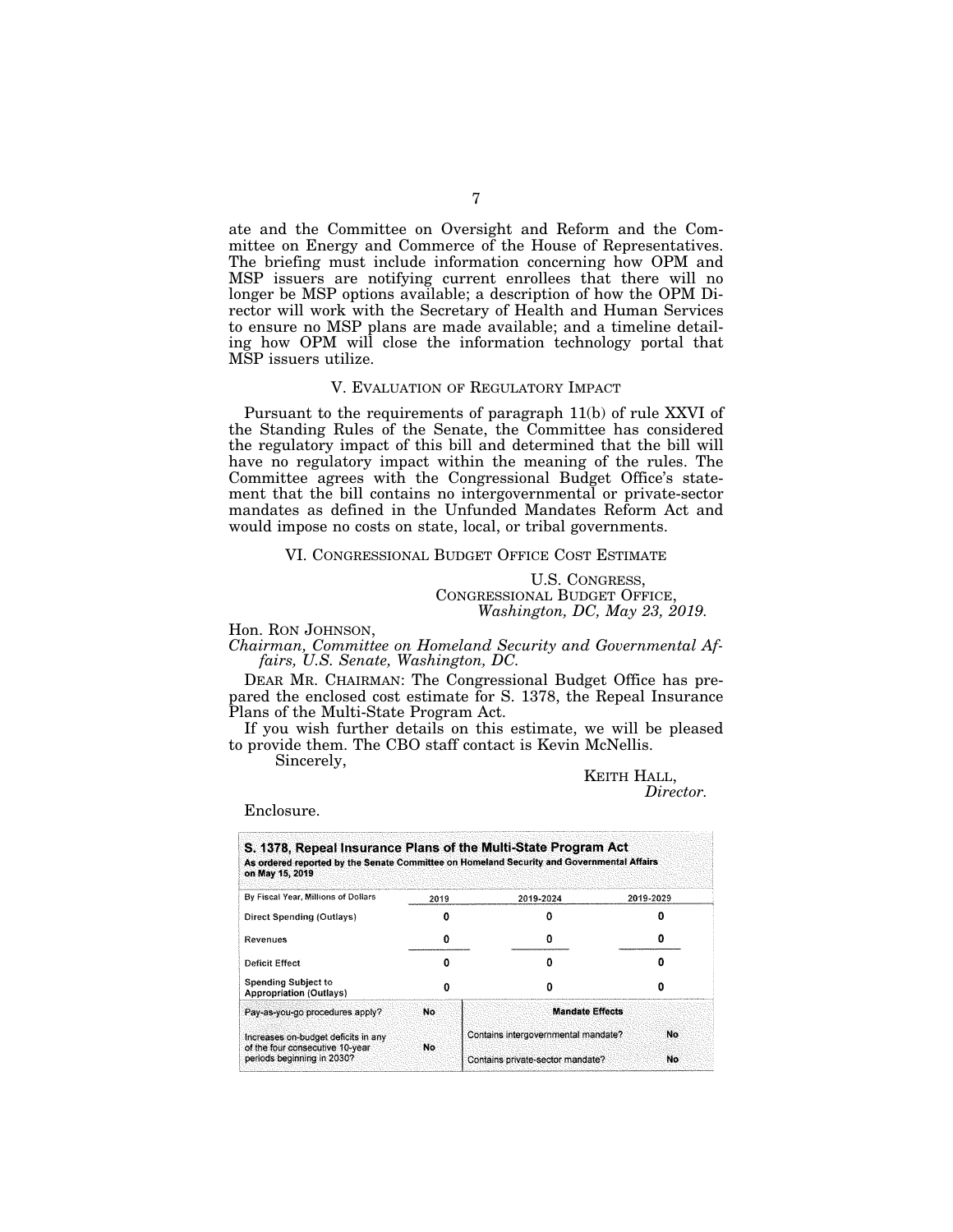S. 1378 would repeal the multi-state plan program established by Section 1334 of the Affordable Care Act (ACA). Section 1334 requires the Office of Personnel Management (OPM) to contract with health insurers to offer multi-state plan (MSP) insurance options on each exchange in each state. Under current law, the plans generally must meet the various insurance requirements under the ACA and are available to eligible individuals and small business. The repeal would be effective January 1, 2020. Within 60 days of enactment, the bill also would require OPM to brief the Senate Committee on Homeland Security and Governmental Affairs; the Senate Committee on Health, Education, Labor, and Pensions; the House Committee on Oversight and Reform; and the House Committee on Energy and Commerce on OPM's efforts to wind-down the program.

OPM reports that in 2019 Arkansas Blue Cross and Blue Shield is the only insurer to offer MSPs, and such plans are only available in Arkansas. Premium data from the Department of Health and Human Services (HHS) show that MSPs are not the lowest cost or second-lowest cost silver plans in any rating areas where they are offered. Because premiums for silver plans with the second-lowestcost are the basis for calculating federal subsidies for health insurance purchased through the marketplaces, eliminating plans with premiums higher than those second-lowest cost plans would not affect subsidies and thus the bill's enactment would not affect the federal budget.

The CBO contact for this estimate is Kevin McNellis. The estimate was approved by Leo Lex, Deputy Assistant Director for Budget Analysis.

#### VII. CHANGES IN EXISTING LAW MADE BY THE BILL, AS REPORTED

In compliance with paragraph 12 of rule XXVI of the Standing Rules of the Senate, changes in existing law made by S. 1378 as reported are shown as follows (existing law proposed to be omitted is enclosed in brackets, new matter is printed in italic, and existing law in which no change is proposed is shown in roman):

# **PATIENT PROTECTION AND AFFORDABLE CARE ACT**

**TITLE I—QUALITY, AFFORDABLE HEALTH CARE FOR ALL AMERICANS** 

\* \* \* \* \* \* \*

\* \* \* \* \* \* \*

# **Subtitle D—Available Coverage Choices for All Americans**

\* \* \* \* \* \* \*